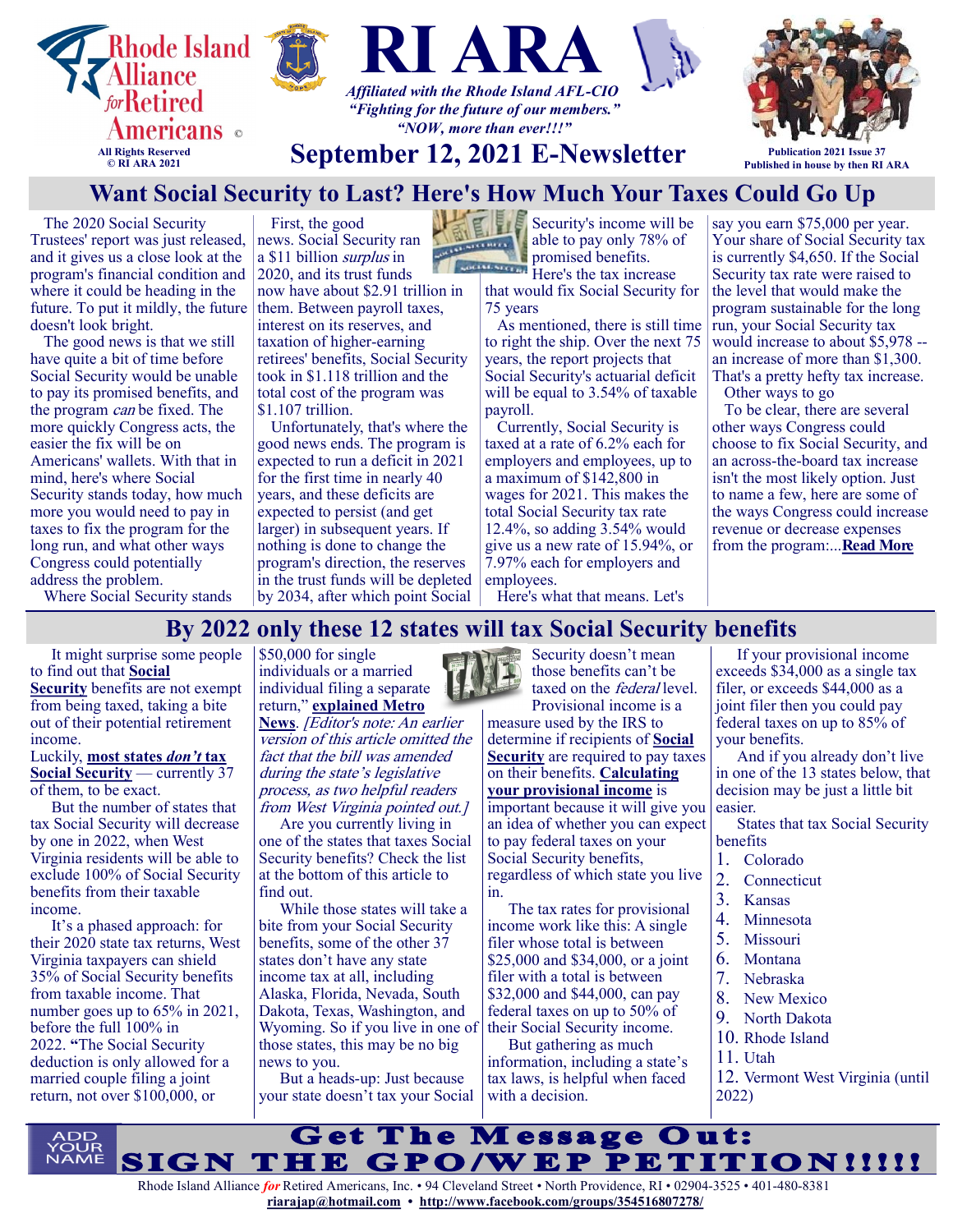### **Coronavirus: Social Security stands on solid ground**

Eric Kingson and Nancy Altman write for the **[Daily](https://www.nydailynews.com/opinion/ny-oped-social-security-on-surprisingly-solid-ground-20210831-lflrsgmu6zgvlhwkoognh63tki-story.html)  [News](https://www.nydailynews.com/opinion/ny-oped-social-security-on-surprisingly-solid-ground-20210831-lflrsgmu6zgvlhwkoognh63tki-story.html)** on the **[Social Security](https://www.washingtonpost.com/business/2021/08/31/mortality-coronavirus-medicare-trustee-report/)  [Trustees Report](https://www.washingtonpost.com/business/2021/08/31/mortality-coronavirus-medicare-trustee-report/)**, which confirms the solid ground upon which Social Security sits. Notwithstanding the pandemic, Social Security has continued to pay benefits to tens of millions of Americans.

Social Security represents about 5 percent of GDP. It will take until the end of the 21st century for it to represent 6 percent of GDP. The increase makes complete sense given that the population of older Americans is growing both in numbers and as a proportion of the population. Older adults will represent 23 percent of the population, 94 million people, by 2060.

Most other developed nations spend a far larger share of GDP on Social Security benefits. For example, Social Security

represents 11 percent of GDP in France, Germany and Portugal. Social Security has

funds to pay full

benefits until 2034. (NB: That's 13 years out. And, many fewer people were working and contributing to Social Security than usual last year. With wages rising, it would not be surprising if the life of the Social Security Trust Fund grows by next year, with no Congressional intervention.) Even if additional Social Security payroll contributions in the next few years do not extend its life, it would still have funding to pay 78 cents on the dollar. Of course, that is not acceptable; and, Congress would likely make up any shortfall.

That said, Social Security benefits need to increase. More and more Americans are facing a crisis in retirement. They do



not have the income they had in the past because employersponsored pensions are disappearing and most

people do not have enough money in their 401(k)s to maintain a decent standard of living once they stop working.

Income inequality has only grown since the pandemic. In the past, Social Security succeeded at reducing income and wealth inequality. It fostered a strong middle class. It could do so once more if wealthier Americans paid as much proportionately into Social Security as less wealthy Americans. Congress simply could **[eliminate the cap on](https://justcareusa.org/congressman-larson-introduces-the-social-security-2100-act/)  [Social Security contributions](https://justcareusa.org/congressman-larson-introduces-the-social-security-2100-act/)**, which is now \$142,800 and then easily increase Social Security benefits.

We also need national paid family and medical leave to

improve the economic security of American families, along with guaranteed universal health care. We've had only limited progress on these fronts since Social Security's enactment– even though they were contemplated back then. Medicare, Medicaid and the Affordable Care Act have made a significant difference for some cohorts of the population. But, there's so much more to do.

President Biden is calling for paid family and medical leave as well as new Medicare benefits and better coverage of home and community-based care through Medicaid. The public increasingly stands firmly behind these benefits. The US– the wealthiest nation in the world–has the means to deliver these benefits. And, these benefits would go far in ensuring the well-being of all Americans.

### **Congress is Running out of Time**

As we've previously reported, the Senate will return for votes starting on September 15 while the House won't be back to begin voting until September 20. Various Congressional committees are back at work this week, however.

With the end of the 2021 fiscal year on Sept. 30 fast approaching, they face a massive workload if they hope to finish by then. Technically, they are supposed to pass legislation funding the federal

government for fy2022. No one expects that will happen but they still must pass a

"continuing resolution" which will keep the government going for an additional period, giving them time to pass the new budget. If they don't do that the government will shut down.

Then they must raise the debt ceiling so the government can borrow more money to pay its bills.

A government shut down,



while causing some problems, isn't as bad as breaching the debt

ceiling. That's known as a "technical default," as some government obligations won't be met on time depending on how long the stalemate lasts. The Treasury Department would have to rely on whatever cash is left on hand and daily revenue inflows.

The first day of each month — when big payments go out for Medicare reimbursements, military salaries, veterans' benefits, pensions for military and civilian federal employees and more — is particularly bad. The third day of each month and Wednesdays, when Social Security benefits go out, aren't great either. Interest payments to Treasury's creditors go out on the 15th and at the end of each month of beginning of the next.

Obviously, action on those legislative matters are of great concern to TSCL and to seniors in general.

### **Rising Food Costs Heighten Financial Insecurity Among Seniors**

Food price spikes across the U.S. are forcing many senior citizens to visit food pantries or cut back on the number of meals they eat per day. In a recent **[survey](https://www.prweb.com/releases/older_consumers_report_food_as_fastest_growing_cost_in_2021_according_to_new_survey_by_the_senior_citizens_league/prweb18149527.htm)** by The Senior

Citizens League ([TSCL\)](https://seniorsleague.org/), older consumers reported food to be the fastest growing expense category of their household budgets.

Due to the increases, 19% of respondents say they have visited a food pantry or applied for the Supplemental Nutrition Assistance Program (SNAP) in

2021, Mary Johnson, Social Security policy analyst for TSCL told The Food Institute.

"Furthermore, over 10% said they have gone back to work or taken a new job."

This is not a sustainable spending pattern for retired and disabled households, says Johnson. Social Security recipients more typically reported that housing and medical expenses were the two top cost concerns. **An Ongoing Issue**

IRI **[data](https://www.iriworldwide.com/IRI/media/Library/COVID-19-Changing-Shape-of-the-Demand-Curve-Part-5-7-24-20.pdf)** from 2020 shows that Baby Boomers, ages 56 to 74, account for 22% of the U.S. population and

control more than half (57%) of country's household wealth. However, nearly a third reported financial insecurity.

Furthermore, many older Americans have trouble accessing a nutritious diet. A **[2020 survey](https://fns-prod.azureedge.net/sites/default/files/resource-files/AlternativesImproveElderlyAccess.pdf#page=12)** by the AARP showed many elderly respondents had recently experienced one or more life crises—often major health

crises—that compromised their ability to work and to afford or access food.

The survey further noted that increasing access to SNAP is an important strategy to improve health and quality of life for vulnerable seniors. But historically, only about a third of the eligible elderly population has participated in the program.

Beginning October 1, 2021, households who are eligible for SNAP will see an average 25% increase in their monthly benefits….**[Read More](https://foodinstitute.com/focus/rising-food-costs-heighten-financial-insecurity-among-seniors/)**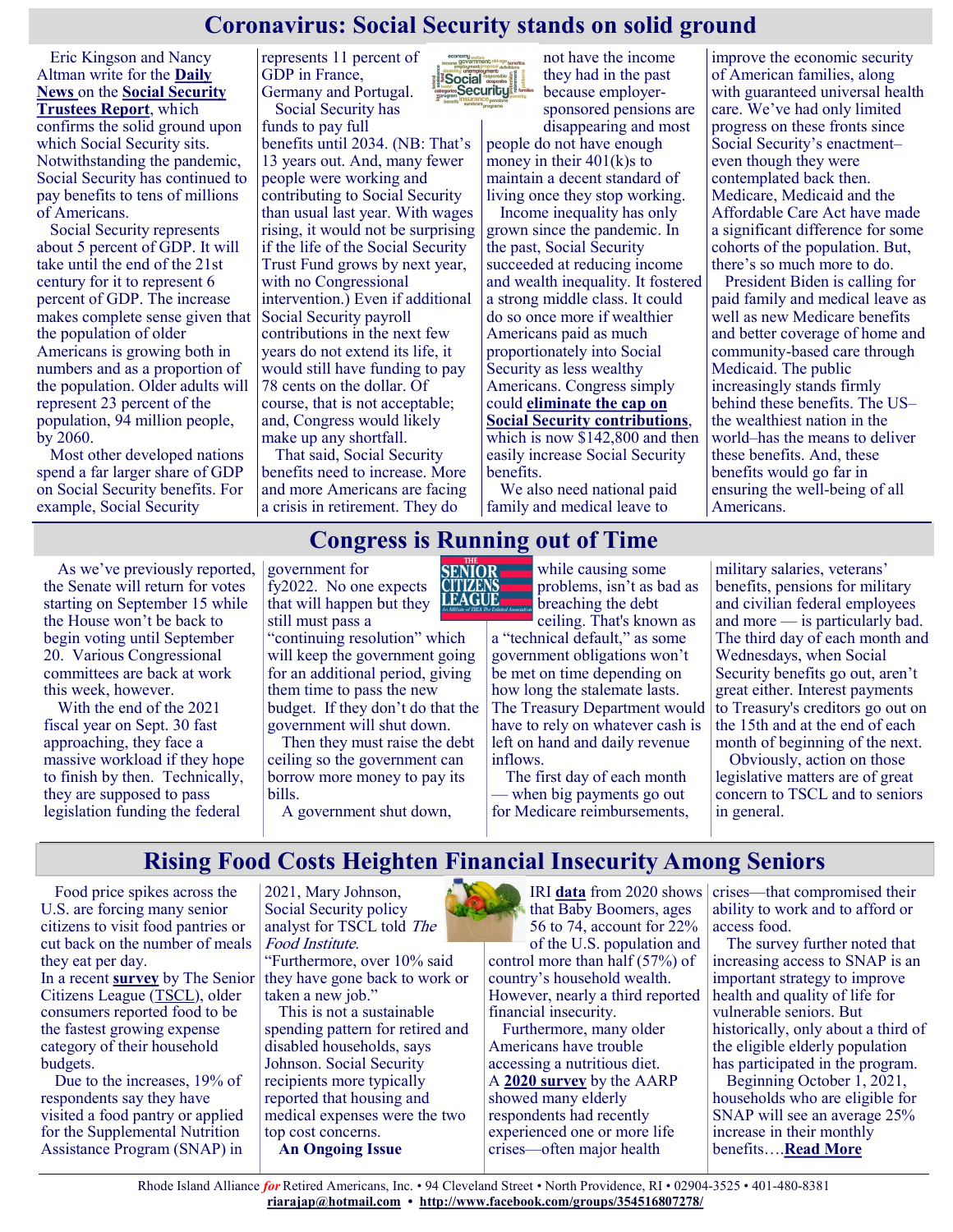### **The US Surgeon General says we're thinking about the end of the pandemic in the wrong way: 'Success does not equal no cases'**

- The US has likely missed its chance to rid itself of COVID-19, Surgeon General Vivek Murthy said.
- "Success does not equal no cases," Murthy told Politico, as ICUs across the country run low on beds.
- Vaccination continues to be the best way to keep people alive and out of the hospital, he said. COVID-19 is unlikely to be going away completely, US Surgeon General Vivek Murthy said in an **[interview with](https://www.politico.com/news/magazine/2021/09/06/why-we-cant-turn-the-corner-on-covid-509349)**

### **[Politico.](https://www.politico.com/news/magazine/2021/09/06/why-we-cant-turn-the-corner-on-covid-509349)**

Although the US has missed the opportunity to totally eradicate the disease, he said people can still take steps to keep the situation from getting worse.

"It is really important that we convey that success does not

equal no cases," Murthy said. "Success looks like very few people in the hospital and very few dying."

Murthy's remarks come as many hospitals across the US report having zero ICU bed capacity remaining, with several treating nearly **[twice as many](https://protect-public.hhs.gov/pages/hospital-utilization)  [ICU patients as they have](https://protect-public.hhs.gov/pages/hospital-utilization)  [room for.](https://protect-public.hhs.gov/pages/hospital-utilization)**

The continued increase in COVID-19 cases over Labor Day weekend forced many Americans to change or cancel plans, bringing what began as an optimistic summer to an end on a decidedly somber note.

"This is obviously a very difficult part of the pandemic," Murthy said.

Murthy also pointed out that the situation is particularly dire



have lower vaccination rates and compliance with mask-wearing guidance. "This is the dichotomy

developing," he said. "It's almost like living in two different Americas."

Murthy also said that vaccinated people tend to overestimate the danger posed by the coronavirus Delta variant, and that unvaccinated people tend to underestimate the risk.

Guidance from the US Centers for Disease Control says that unvaccinated patients with the Delta variant are **[more likely to](https://www.cdc.gov/coronavirus/2019-ncov/variants/delta-variant.html)  [be hospitalized](https://www.cdc.gov/coronavirus/2019-ncov/variants/delta-variant.html)** than with earlier strains, while vaccinated patients with breakthrough cases have been far less likely to require hospitalization.

Simply put: vaccines work,

in areas of the country that Murthy said.

Over the weekend, Director of the National Institute for Allergy and Infectious Diseases Dr. Anthony Fauci told CNN that hospitals in some areas are **["perilously close"](https://www.businessinsider.com/fauci-says-us-doctors-may-have-to-prioritize-icu-beds-2021-9)** to having to choose who gets potentially lifesaving medical treatment.

The public health agency in Austin, Texas, said the 11 counties around that city have run **[out of ICU beds](https://www.insider.com/hospitals-austin-texas-run-out-staffed-icu-beds-covid-19-2021-9)** as Delta variant cases surge there.

"We have vaccines that are safe and effective in protecting people who are fully vaccinated from severe illness and death," the agency said in a statement. "Each of us has the responsibility to keep our community safe."

### **The White House wants \$65 billion for an 'Apollo'-style pandemic preparedness program**

WASHINGTON — The Biden vaccines, treatments, administration on Friday unveiled a sweeping new biosecurity plan, outlining a \$65 billion proposal to remake the nation's pandemic preparedness infrastructure in the wake of Covid-19.

The new spending would represent one of the largest investments in public health in American history: During a press briefing, Eric Lander, the White House science adviser, likened the proposal to the Apollo program of the late 1960s.

The immense funding boost would target programs aimed at developing and manufacturing

and tests more quickly. It would also provide new money for laboratory

capacity, viral detection mechanisms, and early warning systems.

"For the first time in the nation's history, due to these types of advancements in scientific technology, we have the opportunity not just to refill stockpiles but to transform our capabilities," Lander said. "But we really need to start preparing now."

Indeed, the White House funding request comes with a



near-term deadline. While the spending **III** would be spread over the coming seven to

10 years, it also includes an ask for at least \$15 billion to be included within a forthcoming, \$3.5 trillion budget plan still pending on Capitol Hill. The White House is still in discussions with Congress, Lander said, but he was "very optimistic" that lawmakers would agree to the request.

The new spending would target a wide array of new pandemic preparedness capabilities. It would include over \$24 billion for vaccine

infrastructure, with a goal of beginning to manufacture vaccine doses meant to protect against any virus family within 100 days of a pandemic threat first emerging.

The plan would include nearly \$12 billion to develop — and have on hand — a range of treatments available for any known virus family even before a particular pathogen emerged as a pandemic threat.

It would also provide \$5 billion for diagnostics that the government would aim to make available within weeks of identifying a new biosecurity threat….**[Read More](https://www.statnews.com/2021/09/03/biden-wants-65-billion-for-apollo-style-pandemic-preparedness-program/)**

# **Medicare Advantage to get Closer Look**

**[Medicare Advantage](https://www.modernhealthcare.com/topic/medicare-advantage)** plans could face increased scrutiny as policymakers try to get Medicare spending under control. The Medicare Payment Advisory Commission (MedPAC), a congressional advisory panel, wants to take a closer look at **[Medicare Advantage's effect](https://www.modernhealthcare.com/insurance/dying-ma-customers-are-switching-traditional-medicare)  [on federal spending.](https://www.modernhealthcare.com/insurance/dying-ma-customers-are-switching-traditional-medicare)**

Spending per beneficiary is growing faster for people on Medicare Advantage and other

private plans than it is for **health of Advance** That has experts worried, people on traditional Medicare and Part D prescription drug plans, according to a MedPAC analysis. While traditional Medicare spending per beneficiary grew at a 4% rate from 2011 to 2019, private coverage like Medicare Advantage and Program of All-Inclusive Care for the Elderly plans grew 6.9% annually.

as **[Medicare Advantage](https://www.modernhealthcare.com/medicare/insurers-see-traditional-medicare-hold-steady-despite-advantage-growth)  [enrollment has](https://www.modernhealthcare.com/medicare/insurers-see-traditional-medicare-hold-steady-despite-advantage-growth)** 

**[surged](https://www.modernhealthcare.com/medicare/insurers-see-traditional-medicare-hold-steady-despite-advantage-growth)** in recent years. More than 26 million people on Medicare are enrolled in private coverage, making up 42% of all Medicare beneficiaries and 46% or \$343 billion in federal Medicare spending, according to the Kaiser Family Foundation. On top of that, the Centers for Medicare and Medicaid Services could overpay Medicare Advantage plans by \$200 billion over the next decade because federal policy encourages them to **[make their beneficiaries](https://www.modernhealthcare.com/insurance/aetna-medicare-advantage-program-targeted-oig-audit)  [seem as sick as possible,](https://www.modernhealthcare.com/insurance/aetna-medicare-advantage-program-targeted-oig-audit)** according to a Health Affairs article.

Policymakers are starting to run out of patience with the **[Medicare trust fund](https://www.modernhealthcare.com/medicare/social-security-and-medicare-funds-remain-under-pressure)  [headed toward insolvency](https://www.modernhealthcare.com/medicare/social-security-and-medicare-funds-remain-under-pressure)** in the very near future.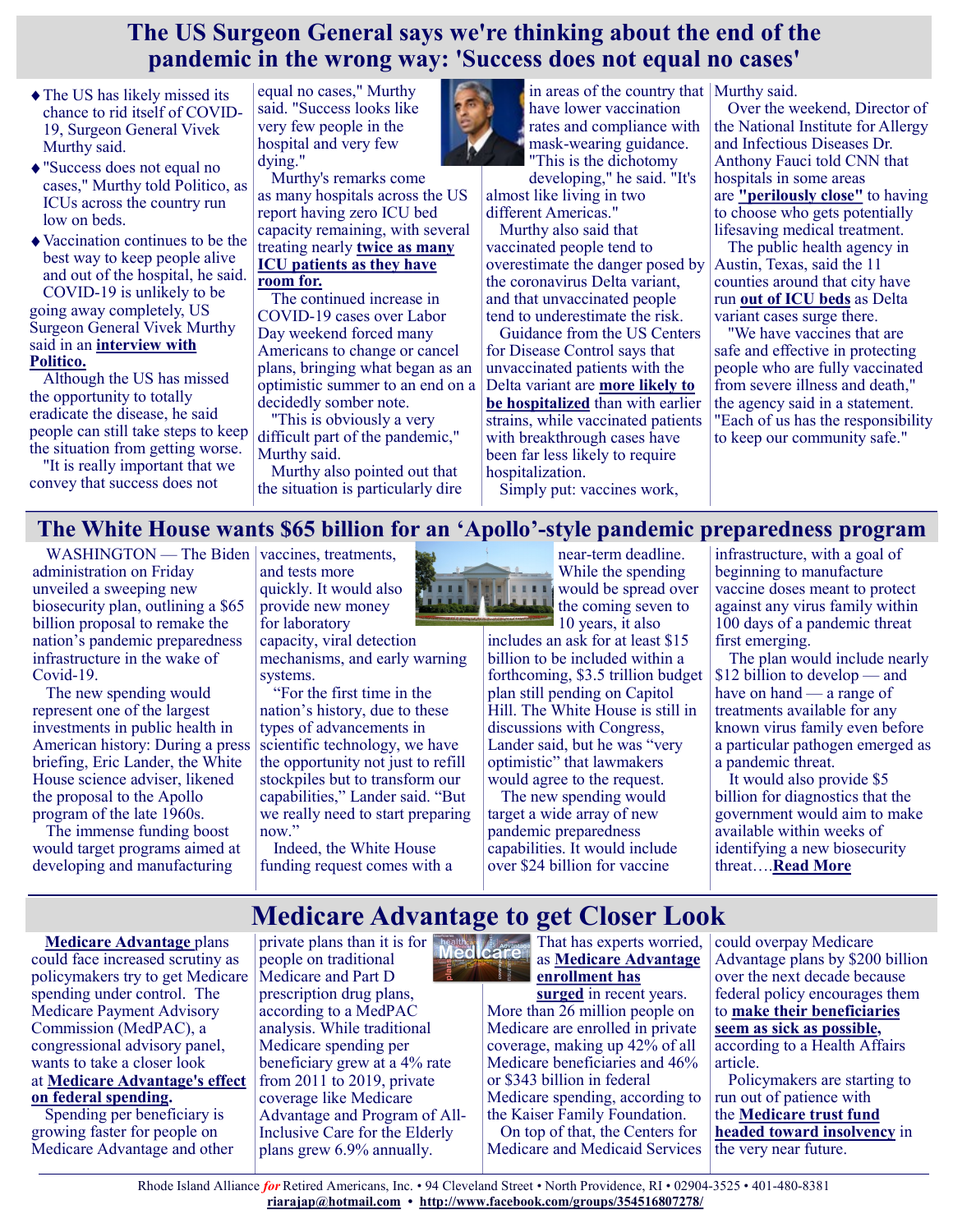## **One Pill Can Kill, My Son Sam's Story**



**My Son Sam** by Paula Verrengia My son Sam was a typical southern California boy. Growing up with great weather year round, he loved to

**Sam**

be outdoors riding his bike, skateboarding, snowboarding and playing basketball. In school, he excelled in athletics and scholastics having been honored with a "Scholar Athlete" distinction. He played football for 10 years, Lacrosse for 5 years and loved to surf.

My son Sam was a loving son to me and loving grandson to his grandmother Rose. We never hung the phone up without saying "I love you" to one another and enjoyed a very close mother/son relationship. He was a great friend to all that knew him. When he died, it only took 2 days to gather over 100 people for his candlelight vigil.

When Sam was 16, he broke his arm snowboarding. In the hospital ER, he was given morphine for his pain and sent home with pain medication. He took about 5 of the pills over the course of a few days and then stopped. But by then, something triggered his brain chemistry.

It's scientifically proven that brain chemistry plays an important role in how different people react to drugs. Unfortunately for my son, his brain chemistry responded to the morphine and pain meds.

After the snowboarding incident, my son began to smoke marijuana. Of course I objected

although California is now pot legal. He was working and going to school, still getting good grades. What I didn't know was that his friends were now getting pills, largely from their own parents' medicine cabinets. They were getting Xanax, hydrocodone, ambien, everything under the sun. Because of his brain chemistry, my son preferred the Xanax and hydrocodone. He hid this drug use from me well and we didn't really have any real problems until he was out of high school.

In his first year of college, he began using drugs more frequently. By now, heroin had made a huge return thanks to the Pharmaceutical companies pushing opioids on the unsuspecting American public. The cost of these pills skyrocketed so in response to that opioid users turned to heroin, including my son.

Sam would use drugs for 6 weeks -2 months and then stop for many months at a time. He had several relapses, but always held a job and was responsible and kind. He never turned into someone I didn't know and didn't become a criminal. He knew that using drugs hurt himself, hurt me, and his grandmother. That would be the compelling reason he would stop, detox and straighten out again.

When Sam was 22, he felt he would do better moving away from old friends and old habits. He moved to a sober living house about 25 miles south of our family home. He held two jobs, loved his roommates and

his structured atmosphere. He was happy.

Sam and one of his roommates decided to get a place of their own. His roommate was from Washington State and away from his family. After 4 months, Sam's roommate decided to move back north with his family. Sam couldn't afford to live by himself so he asked if he could move back into our family home. Of course I said yes.

On the night of 3/5/18, Sam went out with some friends to shoot pool. He was driving his friend Peter, so Sam only had one beer. While they were out, Sam's old friend Max kept sending text messages to Sam, urging him to stop by. After Sam dropped Peter off at 12:30am, he headed over to Max's house. That night, Max gave Sam some powder to snort. It contained fentanyl.

I found my son nonresponsive at 10:30am 3/6/18. The first responders tried very hard to resuscitate my son but he died at the hospital after suffering a massive fentanyl induced heart attack.

You cannot die of a fentanyl "overdose". An overdose by definition is "exceeding the recommended amount". There is no "recommended" amount of fentanyl. It is poisoning, clear and simple. My son never knew that he was being handed fentanyl. For the past  $3\frac{1}{2}$  years I have worked to get fentanyl deaths handled as criminal investigations by police departments and the District Attorney for my county. I am happy to say that there is

progress, however slow. Fentanyl has become a copandemic in the US. In 2020, over 94,000 died a drug induced death, many from fentanyl. To put some perspective on the fentanyl epidemic in California take a look at these numbers:

- $\ddot{\bullet}$ **2018 California had 786 fentanyl deaths.**
- $\bullet$ **2019 California had 1603 fentanyl deaths.**
- **2020 California had 4365 fentanyl deaths.**
- **2021 California is on pace to have over 8,000 fentanyl deaths.**

*If you don't know someone who has been affected by fentanyl, it's not a matter of if, it's a matter of when you will.* **One Pill Can Kill** 

The District Attorney's Crime Lab, which tests all narcotics seized by local law enforcement agencies, found that 92% of oxycodone pills on the street are counterfeit. Of those pills, 75% are straight fentanyl. Counterfeit pills are virtually impossible to distinguish from a prescription pill. The Crime Lab is discovering an alarming rate of not only counterfeit oxycodone, but also counterfeit OxyContin, Percocet, Xanax and Adderall.

Not to mention fentanyl in meth and heroin as well.

*This story is only one of the thousands of heartbreaking stories and is in this week's E-Newsletter as a reminder of how important it is the talk to your children and grandchildren about how a life can change in a heartbeat.* **"ONE PILL CAN KILL"**

### **Democratic Majority Divisions Put Medicare Changes at Risk**

As we've reported in the past, the Democrats have the narrowest of majorities in both the House and the Senate. They can't afford to lose any Democratic votes in the Senate and only 3 in the House. That's crucial because Republicans in both Houses are almost unanimously opposed to the legislation Democrats want to pass, so Democrats have to do it on their own.

That matters because there are

two other legislative measures the Democrats want to pass before the end of this month: President Biden's infrastructure bill and a reconciliation (tax and spending) bill. The reconciliation bill is what will set the parameters for funding the government for the next fiscal year. To make matters worse for

them, the Democrats are divided on how to proceed with those



one of the most complex tax and spending bills ever contemplated, with virtually no area of the budget or tax code left untouched. The Democrats want it to contain measures that are extremely important to seniors, including dental, hearing and vision benefits being

covered by Medicare. They are hoping to craft it in such a way as to only need 51 votes for passage.

They also hope to include prescription drug price reductions in this legislation, something most Republicans have so far refused to support and which the drug industry is spending million in lobbying efforts to stop.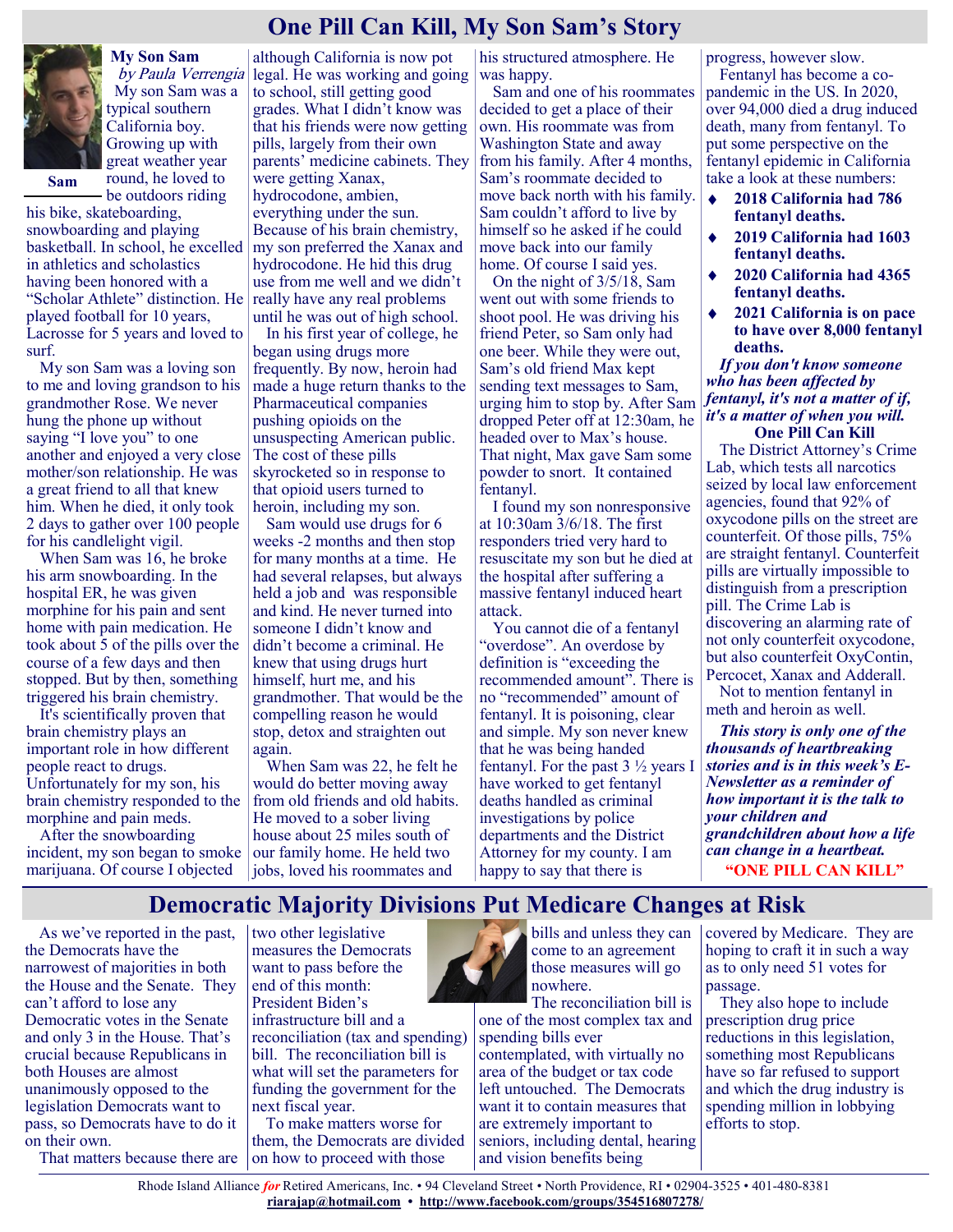### **Minister for Seniors at Famed Church Confronts Ageism and the Shame It Brings**

Later life is a time of reassessment and reflection. What sense do we make of the lives we have lived? How do we come to terms with illness and death? What do we want to give to others as we grow older?

Lynn Casteel Harper, 41, has thought deeply about these and other spiritual questions. She's the author of an acclaimed **[book](https://www.nytimes.com/2020/04/21/books/on-vanishing-lynn-casteel-harper.html)  [on dementia](https://www.nytimes.com/2020/04/21/books/on-vanishing-lynn-casteel-harper.html)** and serves as the minister of older adults at Riverside Church in New York City, an interdenominational faith community known for its commitment to social justice. Most of the church's 1,600 members are 65 and older.

Every Thursday from September to June, Harper runs programs for older adults that include Bible study, lunch, concerts, lectures, educational sessions and workshops or other forms of community-building. She also works with organizations throughout New York committed to dismantling ageism.

I spoke with Harper recently about the spiritual dimension of aging. Our conversation, below, has been edited for length and clarity.

### **Q: What does a minister of older adults do?**

A large part of my job is presence and witness — being with people one-on-one in their homes, at the bedside in

hospitals or nursing homes, or on

the phone, these days on Zoom, and journeying with them through the critical junctures of their life. Sometimes if people are

going through really difficult experiences, especially medically, it's easy for the story of the illness and the suffering to take over. Part of my role is to affirm the other dimensions. To say you are valuable despite your sickness and through your sickness. And to affirm that the community, the church is with you, and that doesn't depend on your capacity or your abilities.

**Q: Can you give me an example of someone who reached out to you?**

I can think of one today  $-$  a

congregant in her 70s who's facing a surgery. She had a lot of fear leading up to the surgery and she felt there could be a possibility she wouldn't make it through.

So, she invited me to her home, and we were able to spend an afternoon talking about experiences in her life, about the things that were important to her and the ways she'd like the church to be there for her in this time. And then we were able to spend some time in prayer **Q: What kind of spiritual concerns do you find older congregants bringing to you..**

….**[Read More](https://khn.org/news/article/minister-for-seniors-at-famed-church-confronts-ageism-and-the-shame-it-brings/)**

### **Don't let your supermarket choose your health plan**

Nona Tepper reports for **[Modern Healthcare](https://www.modernhealthcare.com/insurance/partnership-strategy-medicare-advantage-plans-are-banking)** on a new health insurer strategy to enroll more Medicare Advantage members. Anthem is partnering with Kroger to offer Medicare Advantage plans in several cities. If you want to be able to see the doctors of your choice without a private health plan second-guessing your doctors, don't let your supermarket choose your Medicare health plan.

The Medicare Advantage market is growing like a weed. Medicare Advantage plans are sprouting up and Medicare Advantage enrollment is growing. But, Medicare

Advantage plans could be offering little to people with costly and complex conditions and we would not know because so much of what they do is deemed proprietary.

Kroger and Anthem likely both benefit from a partnership. Kroger gets more traffic in its stores and at its pharmacies and additional health care income. Anthem gets the ability to use Kroger supermarkets as a venue for the delivery of primary care services at low cost; it doesn't have to invest in real estate. Right now the supermarket market is growing at a much

**Care** family tehealthy premiums

slower rate than the Medicare Advantage market.

We don't yet know the exact form this partnership between Kroger and Anthem will take. It is set to launch in 2022. But, Anthem has 2.7 million subscribers to its Medicare Advantage and Medicare Supplemental insurance products. Kroger has more than 2,300 pharamcies and 200 health clinics.

For sure, Kroger and Anthem will learn a lot more about their customer base from their partnership. Will it improve health for these people and

reduce health care costs. The jury is out.

Will it improve Kroger's profits, perhaps. With fewer people going to the grocery story given the pandemic, it arguably it has more room in its stores to devote to health care, where profit margins are higher.

Will it reduce Anthem's marketing costs for new enrollees in its Medicare Advantage plans? Most likely, yes. The average marketing costs for each new member in 2019 was between \$500 and \$2,300. Even still, Medicare Advantage plans earned an average of \$222 a month for each member.

### **Grandfamily housing: A means to support multigenerational caregiving**

Grandparents are increasingly caregiving for grandchildren and other young relatives. Carly Stern reports for **[The New York](https://www.nytimes.com/2021/08/19/business/retirement-grandparents-raising-children.html)  [Times](https://www.nytimes.com/2021/08/19/business/retirement-grandparents-raising-children.html)** on a growing trend of multigenerational caregiving and housing that sometimes goes with it. Grandfamily housing supports multigenerational caregiving; we need more of it.

Today there are some 2.3 million grandparents caring for children. Some of them are lucky to find affordable multigenerational housing options in new communities, such as Bridge Meadows in Oregon, **[the Fiddlers Annex](https://ucdd.org/housingandfamilyservices/crdc/fiddlers-annex/)** in

Smithville, Tennessee, the **[Grandparent Family](https://pssusa.org/gfa/)  Apartments** in the Bronx. NY, and **[Plaza West](https://www.columbuspm.org/property/1965/)**, in Washington, D.C.

These new multigenerational communities help older adults with low incomes living with younger relatives. They provide mental health and other social supports.

Grandfamily housing is quite new. There's not a whole lot of data available on them. We know only that multigenerational housing is in very short supply. There are about 2.7 million kids being raised in grandfamilies and



only 19 known grandfamily housing communities. Publicprivate partnerships fund

most of these initiatives. Only about one third of grandparents in grandfamilies get housing assistance of any kind. It is particularly hard for grandparents to get support if they are not the legal guardians of the children they are caring for. Without assistance, it is challenging for many of them. One in four are raising children with disabilities.

As it is, housing costs can be exorbitant and eat into a sizable

portion of people's income. More than ten million older adults spend more than 30 percent of their income on housing. Many grandparents in grandfamilies cannot live in senior care facilities because these facilities do not allow kids. Their need for housing and social supports is profound.

Congress has introduced legislation, **[The Grandfamily](https://www.congress.gov/bill/117th-congress/house-bill/3111?q=%7B%22search%22%3A%5B%22grandfamily+housing+act+of+2021+house%22%5D%7D&s=1&r=3)  [Housing Act,](https://www.congress.gov/bill/117th-congress/house-bill/3111?q=%7B%22search%22%3A%5B%22grandfamily+housing+act+of+2021+house%22%5D%7D&s=1&r=3)** that would expand the number of grandfamily communities and would pay for renovations to help ensure grandfamilies live safely.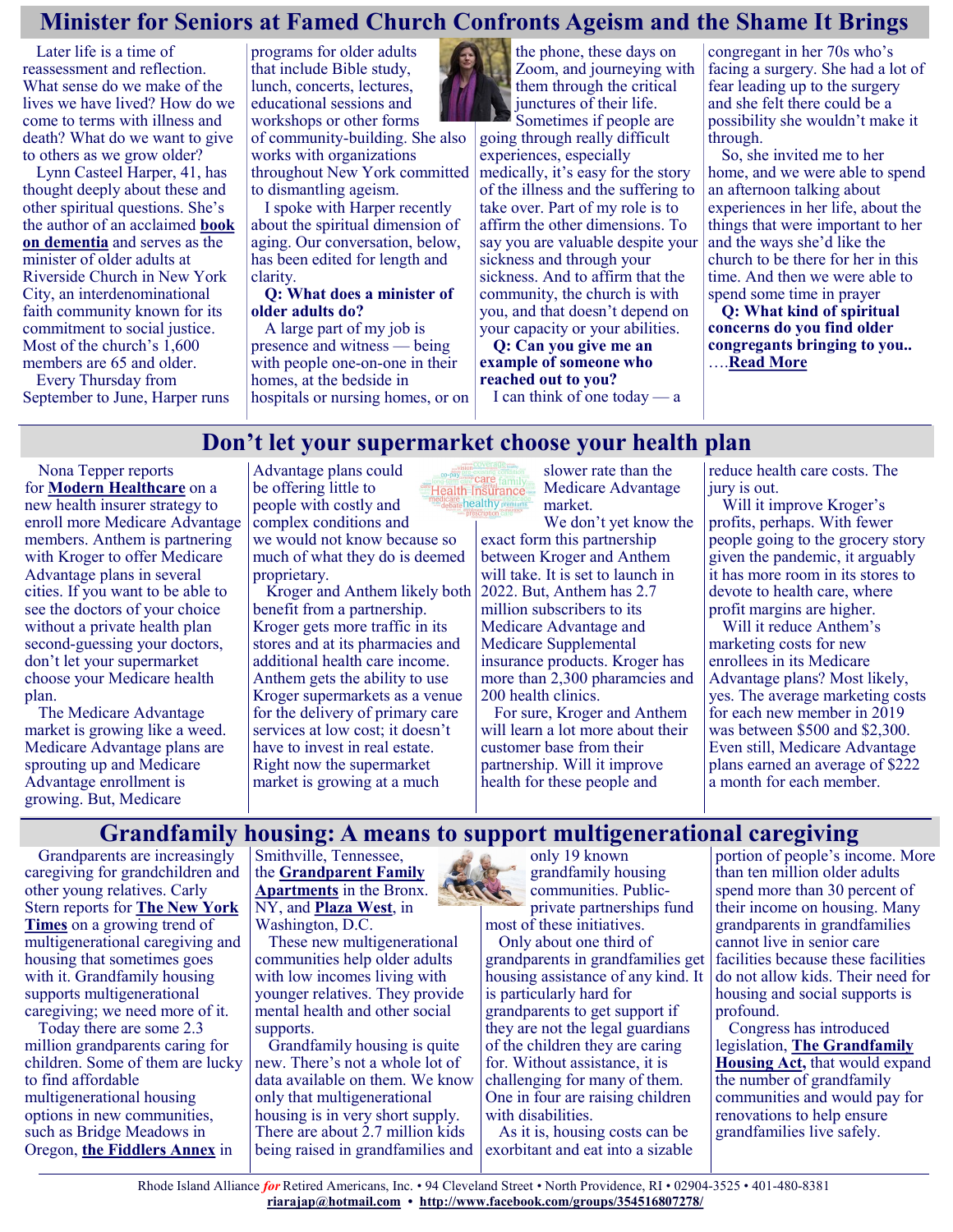### **Caregiving has become increasingly common, challenging and costly**

We are an aging population. And, caring for older adults is costly. Not surprisingly, family caregiving is becoming increasingly common and challenging. It is unreasonable to assume that most older Americans have family and friends who will be able to care for them when they are unable to care for themselves and still make ends meet. Congress should step in to put in place systems and protections that ensure older adults get the care they need without overburdening family and friends.

Anne Helen Petersen reports for **[Vox](https://www.vox.com/the-goods/22639674/elder-care-family-costs-nursing-home-health-care)** that nearly 42 million people in the US are volunteer caregivers for adults over 50. They represent almost 17 percent of the population. Many of these caregivers are so

stretched that they are hard-pressed to make ends meet.

Nearly three in ten (28 percent) caregivers are unable to save money. More than one in five caregivers are assuming more debt and/or have no shortterm savings. More than one in ten of them cannot pay for essentials such as rent and food.

More than one in four caregivers are young, either millennials or Gen Z. Increasingly, they provide care in their homes.

The workload for caregivers has grown in just ten years in part because people are living longer. Caregiving involves cooking and cleaning as well as medication management, bathing taxing. and providing transportation. Only three in ten caregivers pay

others to help with caregiving.

Caregiving takes a huge toll on people's mental and physical health as well as finances. And, there's no system in place to help caregivers. Most people don't even think of themselves as caregivers. They think of their work as helping out their loved ones.

Family caregivers are effectively invisible, which makes their situation all the harder. They often step in to help because they believe they have no choice. AARP believes more than half of them find themselves in that situation. Paid caregiving is unaffordable. Caregiver coordination is also

**What is to be done?** One elder care expert believes that, at a minimum, the federal government should at the very least manage a web site that details caregiver resources by state and community. More money should be available for **[Area Agencies on Aging](https://www.usaging.org/)**, as well. These "Triple As" provide resources to older adults.

What is really needed is a comprehensive federal long-term care program. The **[budget](https://www.vox.com/22577374/reconciliation-bill-biden-medicare-climate)  [reconciliation bill](https://www.vox.com/22577374/reconciliation-bill-biden-medicare-climate)** does set aside money for community and home -based services for people with Medicaid. That is a beginning, but not enough.

We also need to improve nursing home care and pay caregivers better wages and benefits for the work they perform.

### **What will a new Medicare dental benefit cover?**

The budget reconciliation bill working its way through Congress includes a Medicare dental benefit. If a dental benefit makes it into the final budget legislation, what will it cover? Margot Sanger Katz reports on this new benefit for **[The New](https://www.nytimes.com/2021/08/29/upshot/medicare-dental-care.html)  [York Times](https://www.nytimes.com/2021/08/29/upshot/medicare-dental-care.html)**, exposing how critical this benefit could be because millions of older Americans cannot afford dental care today today.

Because of Medicare's lack of dental benefits, older adults often lose their teeth. About 20 percent have no teeth. Almost half of them don't see the dentist each year. Without teeth, malnutrition rises, physical health

deteriorates, and mental health is at risk.

Even Medicaid does not always pay for dental services. Dental services are not a mandated benefit. So, a lot of states do not cover these services. Some states cover only emergency services.

It's still not clear whether Congress will pass a Medicare dental benefit or what it will cover if it does. A comprehensive benefit would easily cost more than \$50 billion a year. A partial benefit will be of little help to a lot of people with Medicare as they won't be able to afford the out-of-pocket costs to make sure of the benefit.

And, some dentists are pushing back and suggesting that they do not support the benefit for fear of Medicare setting low

rates for their services.

As it is, dentists have been successful at keeping dental therapists from performing basic and essential dental services. Dental therapists are trained to fill cavities, perform teeth cleanings and extract teeth. They also charge lower rates for these services than dentists. But, most states do not allow dental therapists to practice except under the supervision of dentists.

People in Medicare Advantage often have a dental benefit.

However, the benefit appears to be modest at best. The available data suggests that most enrollees can't use it because out-ofpocket costs are often so high. Medicare Advantage plans could benefit from a new infusion of capital if Congress pays them more to offer richer dental benefits. But, that won't help enrollees unless their costs are affordable.

If you need affordable dental care right now, contact your local **[federally qualified health](https://justcareusa.org/2021-programs-that-lower-your-health-care-costs-if-you-have-medicare/)  [center](https://justcareusa.org/2021-programs-that-lower-your-health-care-costs-if-you-have-medicare/)**. These primary care facilities, which operate in thousands of sites across the country, often offer free or lowcost dental services.

### **Americans' COVID Medical Bills Are Set to Rise**

COVID-19 care is likely to get  $|$  requires that insurers more expensive for Americans with the expiration of insurers' temporary waivers on costs associated with treating the illness.

Earlier in the pandemic, patients didn't have their normal co-payments or deductibles for emergency room visits or hospital stays for COVID-19, and most tests were also free, The New York Times reported.

As the pandemic continues to rage nationwide, federal law still

cover testing at no cost to patients when they have a medical reason for seeking care, such as exposure to the disease or a display of

symptoms. However, more of the tests now being sought by Americans are for monitoring and don't qualify as a medical reason, the Times reported.

For example, the federal rules for free coronavirus tests have exemptions for routine workplace and school testing.



Some patients have already received bills as high as \$200 for routine screenings, according to

patient documents submitted to a Times project tracking the costs of COVID-19 testing and treatment.

However, "insurers are confronting the question about whether the costs of COVID treatment should fall on everyone, or just the individuals who have chosen not to get a vaccine," Cynthia Cox, a vice president at the Kaiser Family

Foundation who has researched how insurers are covering COVID-19 treatment, told the Times

Some of the highest bills are likely to be faced by COVID patients who require extensive hospital care, and most of those patients are now unvaccinated. A recent Kaiser Family Foundation study found that 72% of large health plans are no longer making COVID-19 treatment free for patients. .**[Read More](https://consumer.healthday.com/b-9-3-americans-covid-medical-bills-are-set-to-rise-2654882691.html)**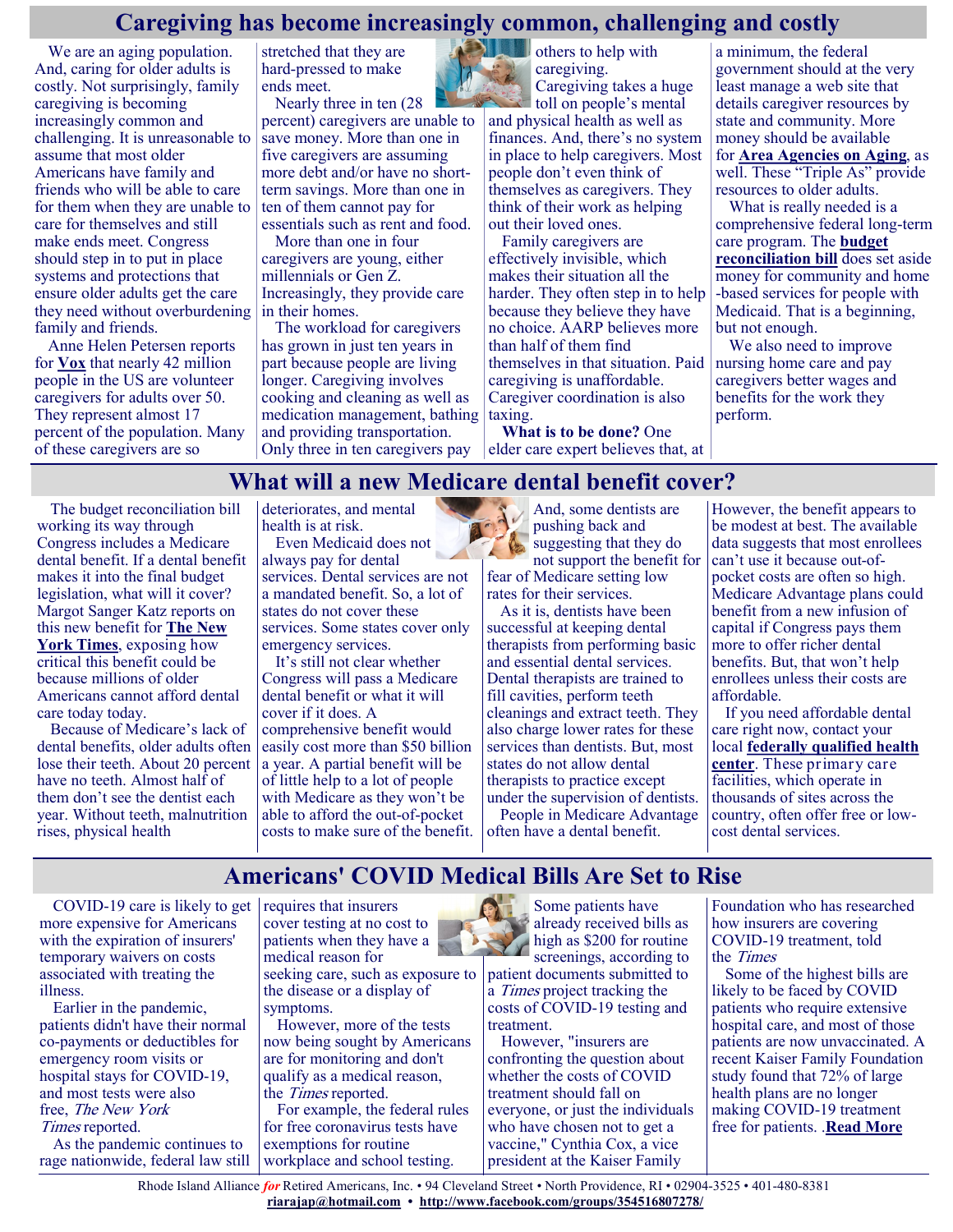# **RI ARA HealthLink Wellness News** Fractific Link Wellness



## **Kidney Damage Another Consequence of 'Long COVID,' Study Finds**

People hospitalized for COVID-19, and even some with milder cases, may suffer lasting damage to their kidneys, new research finds.

The study of more than 1.7 million patients in the U.S. Veterans Affairs system adds to concerns about the lingering effects of COVID -- particularly among people sick enough to need hospitalization.

Researchers found that months after their initial infection, COVID survivors were at kidney damage -- from reduced

kidney function to advanced kidney failure.

People who'd been most severely ill -- requiring ICU care -- had the highest risk of long-term kidney damage.

Similarly, patients who'd developed acute kidney injury during their COVID hospitalization had higher risks than COVID patients with no apparent kidney problems during their hospital stay.

increased risk of various types of those latter patients were not out But what's striking is that of the woods, said Dr. F. Perry



Wilson, a kidney specialist who was not involved in the study.

They were still about two to five times more likely to develop some degree of kidney dysfunction or disease than VA patients who were not diagnosed with COVID.

"What stood out to me is that across the board, you see these risks even in patients who did not have acute kidney injury when they were hospitalized," said Wilson, an associate professor at Yale School of Medicine in New Haven, Conn.

There is some question about the degree to which the kidney problems are related to COVID specifically, or to being sick in the hospital, according to Wilson. It's unclear, for instance, how their kidney function would compare against that of patients hospitalized for the flu.

But the study found that even VA patients who were sick at home with COVID were at increased risk of kidney problems….**[Read More](https://consumer.healthday.com/9-7-kidney-damage-another-consequence-of-long-covid-study-finds-2654862755.html)**

# **FDA Advisory Panel Set to Meet on Booster Shots**

The U.S. Food and Drug Administration will hold a key advisory panel meeting on coronavirus booster shots on Sept. 17, a mere three days before the Biden administration plans to begin offering third shots for Americans.

While the public session could add clarity to what some feel has been a confusing decisionmaking process, it also could fuel more controversy over the administration's plan.

Panel member Paul Offit, a vaccine expert at Children's Hospital of Philadelphia, has questioned whether boosters are needed at this time because data indicates the vaccines still work well against severe COVID-19. But administration officials have stressed that protection is waning.

Though the stated purpose of the meeting is to review **[booster](https://www.pfizer.com/news/press-release/press-release-detail/pfizer-and-biontech-initiate-rolling-submission)  [data](https://www.pfizer.com/news/press-release/press-release-detail/pfizer-and-biontech-initiate-rolling-submission)** on the Pfizer vaccine, it will likely to deal with broader questions about booster shots, the Washington Post reported: Those include who should get booster shots and when, and what is this country's obligation to other countries who are scrambling for first and second

doses of the vaccines. The panel's recommendations are not binding. But a split between the FDA's expert panel and agency officials could make it more difficult for the agency to approve boosters.

If the committee concludes boosters are needed, it could strengthen the agency's hand in approving a third Pfizer shot and later doing the same for boosters by Moderna and Johnson & Johnson, the Post said. The twoshot Pfizer regimen received full FDA approval last week, while the Moderna and Johnson &

Johnson vaccines are still given under an emergency use authorization.

Peter Marks, director of the FDA's Center for Biologics Evaluation and Research, told the Post that "a transparent, thorough and objective review of the data by the FDA is critical so that the medical community and the public continue to have confidence in the safety and effectiveness of COVID-19 vaccines."...**[Read More](https://consumer.healthday.com/9-2-fda-advisory-panel-set-to-meet-on-booster-shots-2654874651.html)**

**Plus [Top Federal Health Officials](https://consumer.healthday.com/b-9-3-top-federal-health-official-ask-white-house-to-scale-back-on-covid-boosters-2654894268.html)  [Ask White House to Scale Back](https://consumer.healthday.com/b-9-3-top-federal-health-official-ask-white-house-to-scale-back-on-covid-boosters-2654894268.html)  [on COVID Boosters](https://consumer.healthday.com/b-9-3-top-federal-health-official-ask-white-house-to-scale-back-on-covid-boosters-2654894268.html)**

### **Telehealth's Limits: Battle Over State Lines and Licensing Threatens Patients' Options**

If you live in one state, does it matter that the doctor treating you online is in another? Surprisingly, the answer is yes, and the ability to conduct certain virtual appointments may be nearing an end.

Televisits for medical care took off during the worst days of the pandemic, quickly becoming commonplace. Most states and the Centers for Medicare & Medicaid Services temporarily waived rules requiring licensed clinicians to hold a valid license in the state where their patient is located. Those restrictions don't keep patients from visiting doctors' offices in other states, but problems could arise if those same patients used telemedicine.

Now states are rolling back many of those pandemic workarounds. Johns Hopkins

Medicine in Baltimore, for example, recently scrambled to notify more than 1,000 Virginia patients that their telehealth appointments were "no longer feasible," said Dr. Brian Hasselfeld, medical director of digital health and telemedicine at Johns Hopkins. Virginia is among the states where the emergency orders are expiring or being rolled back.

At least 17 states still have waivers in effect, according to [a](https://connectwithcare.org/wp-content/uploads/2020/04/State-Emergency-Declarations-Telehealth-and-Licensure-Flexibilities-During-and-Post-COVID-19.pdf)  [tracker](https://connectwithcare.org/wp-content/uploads/2020/04/State-Emergency-Declarations-Telehealth-and-Licensure-Flexibilities-During-and-Post-COVID-19.pdf) maintained by the Alliance for Connected Care, a lobbying group representing



insurers, tech companies and pharmacies. As those rules end, "it risks increasing

barriers" to care, said Hasselfeld. Johns Hopkins, he added, hosted more than 1 million televisits, serving more than 330,000 unique patients, since the pandemic began. About  $10\%$  of those visits were from states where Johns Hopkins does not operate facilities.

The rollbacks come amid a longer and larger debate over states' authority around medical licensing that the pandemic with its widespread adoption of telehealth services — has put front and center.

"Consumers don't know about these regulations, but if you all of a sudden pull the rug out from these services, you will definitely see a consumer backlash," said Dr. Harry Greenspun, chief medical officer for the consultancy Guidehouse.

Still, finding a way forward pits high-powered stakeholders against one another, and consumers' input is likely to be muted.

State medical boards don't want to cede authority, saying their power to license and discipline medical professionals boosts patient safety. Licensing is also a source of state revenue….**[Read More](https://khn.org/news/article/state-medical-licensing-rules-threatens-telehealth-patient-options/)**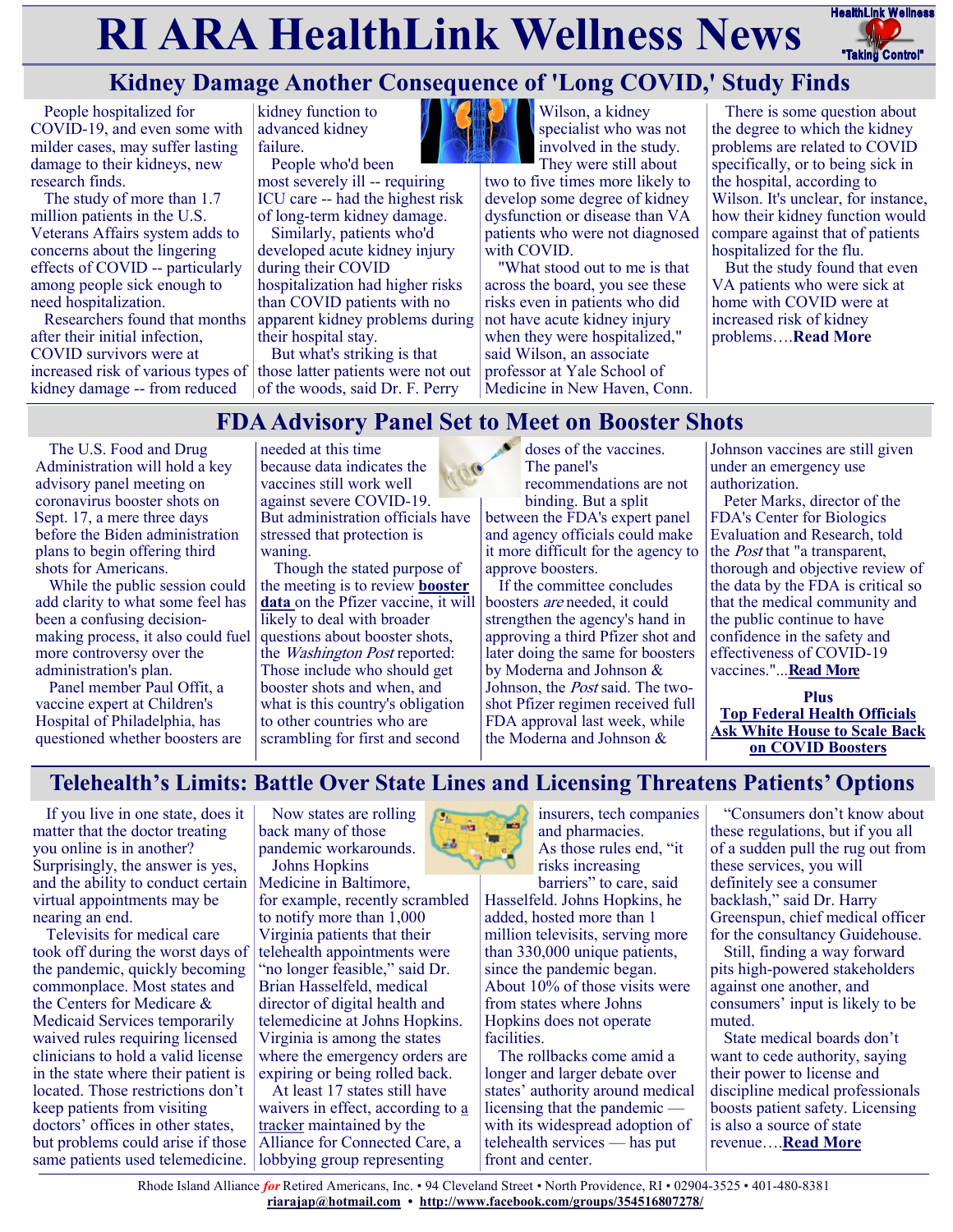### **UTIs, Sepsis, Staph: COVID Is Upping Rates of Other Hospital Infections**

The COVID-19 pandemic has spurred a resurgence in other infections that strike hospitalized patients, a U.S. government study finds.

The study, by the U.S. Centers for Disease Control and Prevention, highlights the broad toll the pandemic has taken. It found that rates of several types of hospital-acquired infections rose after the pandemic reached U.S. shores in 2020.

More hospital patients suffered potentially deadly infections related to medical devices, including ventilators and tubes placed in blood vessels compared to the same period in 2019. There was a similar rise in antibiotic-resistant staph infections, which can

infiltrate the bloodstream and lungs. The trend is

disconcerting, in part, because U.S. hospitals had been making steady progress in

preventing those infections before the pandemic. "What we've learned during this pandemic is that the impact of COVID-19 is far-reaching," said Dr. Arjun Srinivasan, associate director of the CDC's health care-associated infection

prevention programs. The unfortunate fact, he said, is that COVID-19 created a "perfect storm" of circumstances that fed the increase in hospitalacquired infections.

There was the sheer number of patients flooding many hospitals -- people who were very ill and



often required intensive care. Plus, Srinivasan said, those patients

commonly had preexisting medical conditions and often needed to stay on ventilators and other medical devices for prolonged periods - all of which raise the risk of infections.

Add to that the challenges faced by health care providers.

Earlier in the pandemic, Srinivasan said, "we didn't have enough gowns, we didn't have enough masks, we didn't have enough respirators."

As a result, protective equipment meant to be thrown away after one use was sometimes being reused. And, Srinivasan said, health care workers were falling ill or

needing to quarantine -- which fed staffing shortages and added to providers' exhaustion.

"This is, in no way, saying that health care workers failed to do their job," Srinivasan stressed. "This was a failure of the system."

The findings -- published Sept. 2 in the journal *Infection Control* [& Hospital Epidemiology](https://www.cambridge.org/core/journals/infection-control-and-hospital-epidemiology/article/abs/impact-of-coronavirus-disease-2019-covid19-on-healthcareassociated-infections-in-2020-a-summary-of-data-reported-to-the-national-healthcare-safety-network/8197F323) -- are based on data from a national surveillance system that tracks health care-linked infections. CDC epidemiologist Lindsey

Weiner-Lastinger led the study. Researchers found that in the early part of 2020, those infections were generally declining compared to the same period in 2019. That changed with the pandemic….**[Read](https://consumer.healthday.com/9-3-utis-sepsis-covid-is-upping-rates-of-other-serious-infections-2654851168.html)  [More](https://consumer.healthday.com/9-3-utis-sepsis-covid-is-upping-rates-of-other-serious-infections-2654851168.html)**

### **All Those Steps Every Day Could Lead to Longer Life**

Miami publicist Robin Diamond is "step-obsessed."

She aims for 10,000-plus steps every day using her Apple watch and even bought a treadmill during the COVID-19 quarantine to make sure she reaches her daily goal. The 43-year-old has lost 15 pounds since April 2019 and feels better than ever before.

"Walking saved my sanity and restored my body," she said.

Now, a new study suggests that all those steps may also add years to her life.

Folks who took about 7,000 steps a day had a 50% to 70% lower risk of dying from all causes during after 11 years of follow-up when compared with people who took fewer steps each day. These findings held for



Black and white middleaged men and women. And quicker steps weren't necessarily any better, the

study showed. Step intensity, or the number of steps per minute, didn't influence the risk of dying.

The study, led by Amanda Paluch, an assistant professor at the University of Massachusetts' department of kinesiology,

appears in the Sept. 3 issue of the journal *[JAMA Network Open](https://jamanetwork.com/journals/jamanetworkopen/fullarticle/2783711?resultClick=3)*.

"Step-counting devices can be useful tools for monitoring and promoting activity in the general public and for patient-clinician communication, Paluch said. "Steps per day is a simple, easyto-monitor metric and getting more steps/day may be a good way to promote health."...**[Read](https://consumer.healthday.com/9-6-all-those-steps-per-day-could-lead-to-longer-life-2654867299.html)  [More](https://consumer.healthday.com/9-6-all-those-steps-per-day-could-lead-to-longer-life-2654867299.html)**

### **Major Study Finds No Serious Health Issues From Pfizer, Moderna Vaccines**

An ongoing study of more than  $\vert$  to the Pfizer-BioNTech 6 million Americans found no serious side effects linked to mRNA COVID-19 vaccines.

"These results from our safety surveillance are reassuring," said Dr. Nicola Klein, director of the Kaiser Permanente Vaccine Study Center in Oakland, Calif. She spoke in a Kaiser Permanente news release.

Klein is also a leader of Vaccine Safety Datalink (VSD), which studies patient records for 12 million Americans. The project is supported by the U.S. Centers for Disease Control and Prevention.

The Journal of the American Medical Association published Datalink's first comprehensive findings on Sept. 2.

The study found no serious health effects that could be tied

or Moderna COVID-29 vaccines. Monitoring will continue for two years.

The findings span mid-December 2020 through June 26, 2021. Researchers compared specific side effects in the first three weeks after mRNA shots with those three to six weeks later. In all, 6.2 million people were studied after the first dose and 5.7 million after the second dose.

The researchers looked for 23 potential health problems that have followed other vaccinations or had been reported by patients.

These included neurological disorders such as encephalitis and myelitis, seizures and Guillain-Barré syndrome, as well as cardiovascular problems such

as acute heart attack, stroke and pulmonary embolism. Others examined included Bell's palsy, appendicitis, anaphylaxis and multisystem

inflammatory syndrome. None rose to a level that was statistically significant after mRNA COVID shots, the analysis found.

Researchers highlighted their findings about cases of confirmed myocarditis and pericarditis among young people, which has become an outcome of concern. Myocarditis is an inflammation of the heart, and pericarditis is inflammation of the sac surrounding it.

The study found 34 such cases in patients between 12 and 39 years of age -- 85% were male and 82% were hospitalized for a

median time of one day, meaning half were hospitalized longer, half for a shorter time. Nearly all recovered by the time the review took place, the researchers said.

They calculated that in the 12 to 39-year-old age group, there is a risk of 6.3 additional cases of myocarditis per million in the week after vaccination. That's significantly less than the risk linked to COVID-19 itself, the study authors noted.

"The results of this study are a great example of how seriously CDC takes vaccine safety, and how thorough and transparent we are in our safety monitoring efforts," said Dr. Tom Shimabukuro, deputy director of CDC's Immunization Safety Office.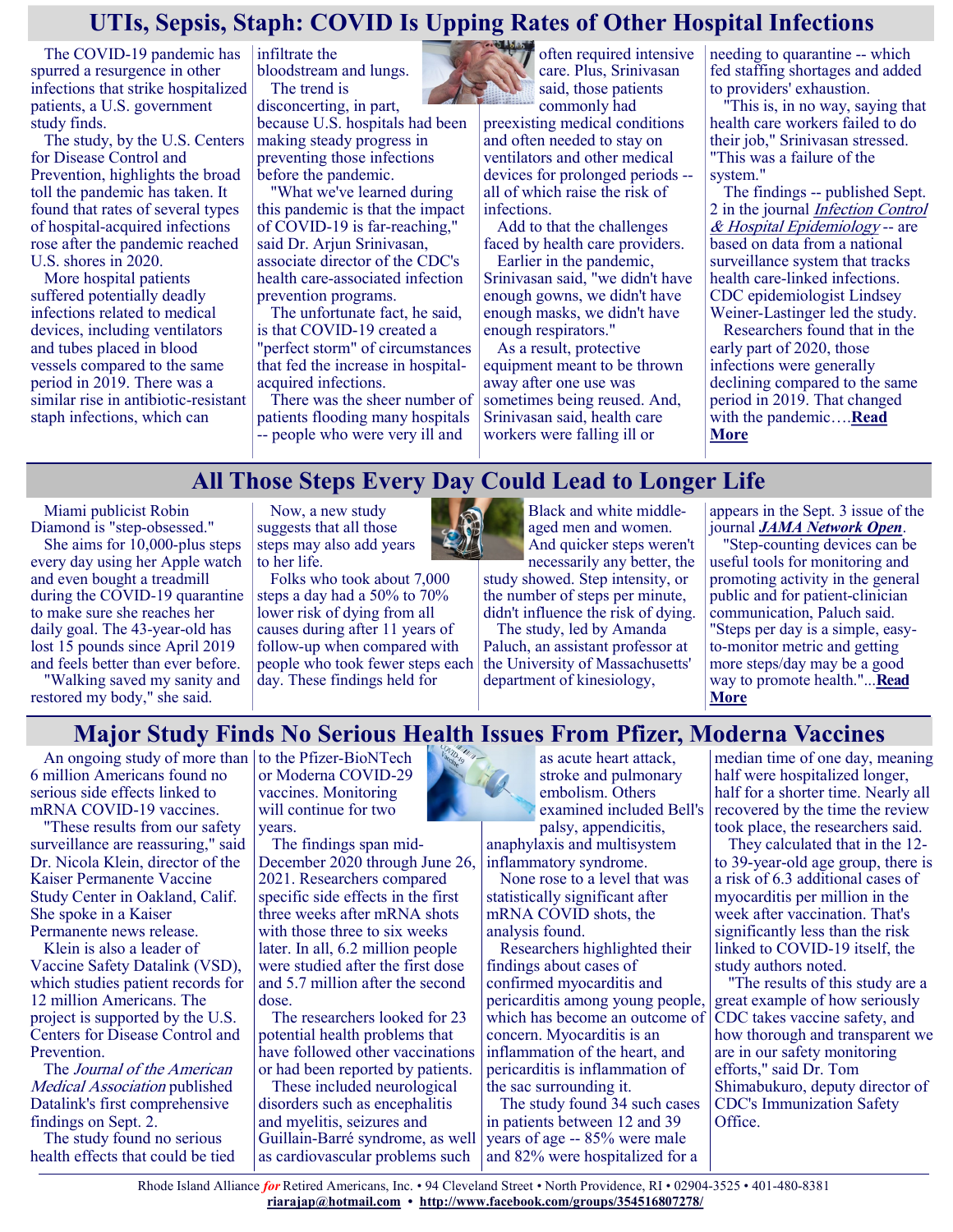### **Risk of Long COVID Falls by Half in 'Breakthrough' Cases**

(HealthDay News) -- In a finding that should reassure Americans who have already lined up to get their coronavirus shots, a new study shows the risk of long COVID-19 is halved in fully vaccinated adults if they do get a breakthrough infection.

Researchers analyzed data from people who provided information for a COVID symptom study in the U.K. between Dec. 8, 2020, and July 4, 2021, including 1.2 million who'd received one vaccine dose and more than 971,000 who'd received two doses (fully vaccinated).

Fully vaccinated adults had a 49% reduced risk of long COVID, a 73% reduced risk of hospitalization and a 31% reduced risk of acute symptoms, the study showed.

The most common symptoms among fully vaccinated adults

were similar to those in unvaccinated people: loss of smell, cough, fever, headaches, and fatigue. But compared to the unvaccinated, fully vaccinated adults had milder and fewer symptoms, and were half as likely to have multiple symptoms in the first week of illness.

Sneezing was the only common symptom that occurred more often in vaccinated adults, according to the study published Sept. 1 in *[The Lancet Infectious](https://www.thelancet.com/journals/laninf/article/PIIS1473-3099(21)00460-6/fulltext)  [Diseases](https://www.thelancet.com/journals/laninf/article/PIIS1473-3099(21)00460-6/fulltext)* journal.

It also found that people who lived in the poorest areas had a greater risk of infection after a single shot. People with frailty and other health conditions that limited their independence were up to two times more more likely to get COVID-19 after vaccination, and of getting sick.

**CONTRACTOR** "In terms of the burden of long COVID, it's good news that our research has found that having a double

vaccination significantly reduces the risk of both catching the virus and, if you do, developing longstanding symptoms. However, among our frail, older adults and those living in deprived areas, the risk is still significant and they should be urgently prioritized for second and booster vaccinations," said lead researcher Claire Steves, from Kings College London.

"Vaccinations are massively reducing the chances of people getting Long COVID in two ways. Firstly, by reducing the risk of any symptoms by 8 to 10 fold and then by halving the chances of any infection turning into long COVID, if it does happen," said Tim Spector, lead

investigator of the COVID symptom study.

"Whatever the duration of symptoms we are seeing that infections after two vaccinations are also much milder, so vaccines are really changing the disease and for the better," he said in a Kings College news release. "We are encouraging people to get their 2nd jab as soon as they can."

British Health and Social Care Secretary Sajid Javid said the new findings are encouraging.

"This research is encouraging, suggesting vaccines are not only preventing deaths but could also help prevent some of the longer lasting symptoms," he said in the news release. "It is clear vaccines are building a wall of defense against the virus and are the best way to protect people from serious illness."

Back surgery is a booming business. About 500,000 Americans undergo surgery each year for low back problems alone. According to the Agency for Healthcare Research and Quality (AHRQ), we spend more than \$11 billion each year on operations to relieve back pain. Unfortunately, it doesn't always buy relief.

For patients with serious structural problems or disease, back operations are often highly successful. But surgery is not the treatment of choice for most people with low back pain, according to a report from Johns Hopkins Medicine. Fewer than 5 percent of people with back pain, according to Johns Hopkins, are good candidates for surgery.

Is back surgery right for you? A little homework may help you avoid a costly mistake. Here are the questions that the Johns Hopkins report recommends that you ask:

**What is the source**

**Back Surgery**

**of your back pain?** If no doctor can locate a structural cause for your pain, back surgery won't work, according to the Johns

Hopkins report. Conditions frequently treated by surgery include nerve damage, spinal tumors, infections, or deformity. Other candidates are a spine weakened by fractures or disease, or persistent leg pain caused by spinal stenosis, a narrowing of the spinal column that causes pain, weakness, numbness and

tingling in the legs along with back pain. Second opinions are often a good idea in these cases.

Surgery can also be used successfully to treat herniated or "ruptured" disks, but it is often unnecessary. Not only do many people have herniated disks without knowing about it or experiencing pain, but more than 80 percent of people with the condition get better without surgery in 6 to 12 weeks, according to the Johns Hopkins report….**[Read More](https://consumer.healthday.com/encyclopedia/back-care-6/backache-news-53/back-surgery-645795.html)**

### **Medicines and Sex: Not Always a Good Mix**

For both men and women, it takes a complicated chain of events to move from arousal to a satisfying orgasm. The mind has to stay focused, nerves have to stay sensitive, and blood has to flow to all the right places. Unfortunately, many things can break the chain -- including, perhaps, the pills in your medicine cabinet.

Medicines often work by altering blood flow and brain chemistry, so its no surprise that they can affect sexual function, and not always for the better. Medications can shut down a person's sex drive, delay orgasms, or prevent orgasms

entirely. Medications are also a leading cause of erectile dysfunction in men.

If you've noticed a drop in your ability to have or enjoy sex, talk to your doctor about possible causes. Be sure to bring a list of every medication you're taking. A simple change of drugs or doses could be all it takes. But never stop taking a prescription drug or change dosages on your own. Your doctor can help you determine if a drug you're taking is the problem -- and help you switch to another medication safely.



You may have noticed that television ads for common antidepressants such as Paxil (paroxetine) or Zoloft (sertraline) mention "certain sexual side effects." The full story is that for some people, SSRI antidepressants can put desire on hold and make it difficult to achieve orgasm. A study of nearly 600 men and women treated with an SSRI, published in the Journal of Sex and Marital Therapy, found that roughly one in six patients reported new sexual problems. The numberone complaint? Delayed or absent orgasms. Many patients also reported declines in desire. Overall, men were more likely than women to report sexual problems while on SSRIs.

As reported in The American Family Physician, other studies have found that up to one-half of patients taking SSRIs have reported sexual problems. Study results vary depending on the patients studied and the questions asked, but the final message is the same: Sexual side effects caused by SSRIs are common….**[Read More](https://consumer.healthday.com/encyclopedia/drug-center-16/misc-drugs-news-218/medicines-and-sex-not-always-a-good-mix-646268.html)**